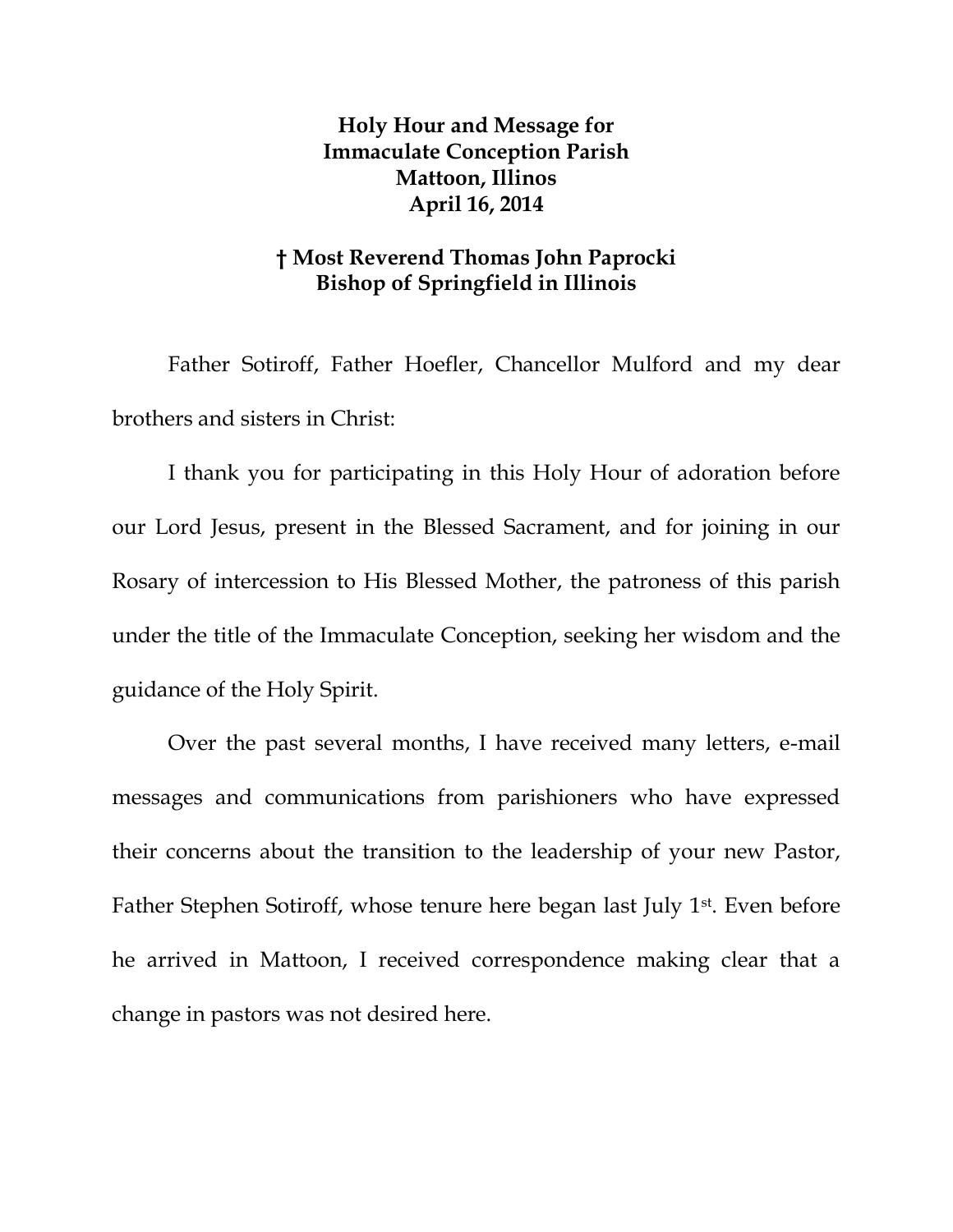In response, I commissioned our diocesan Chancellor, Mrs. Marlene Mulford, my Vicar General, Monsignor Carl Kemme, now Bishop-elect of Wichita, and Father David Hoefler, Dean of the Effingham Deanery and soon to be Vicar General beginning May 1<sup>st</sup>, to listen to your concerns as well as to hear the perspective of Father Sotiroff. They have communicated this information to me, which I have seriously considered and taken to prayer. I hear your pain and frustration, and I share your desire for a resolution of these painful tensions. I am here today because I love you and care for you as a shepherd cares for his flock. Included in my pastoral care is Father Sotiroff, who has given his life to serve the Lord and His Church.

The fruit of my prayer is that I believe we should look for a Gospel solution to the current tensions here in Mattoon at Immaculate Conception Parish. By that I mean that I am not going to review with you here tonight the specific complaints that people have raised or the responses to them, whether to affirm them, defend them, deny them or refute them. I am not going to declare winners or losers or take any action that would allow anyone to say, "We won," or, "somebody lost." I simply wish to search through Sacred Scripture and prayer for how Jesus would address such a situation and respond accordingly.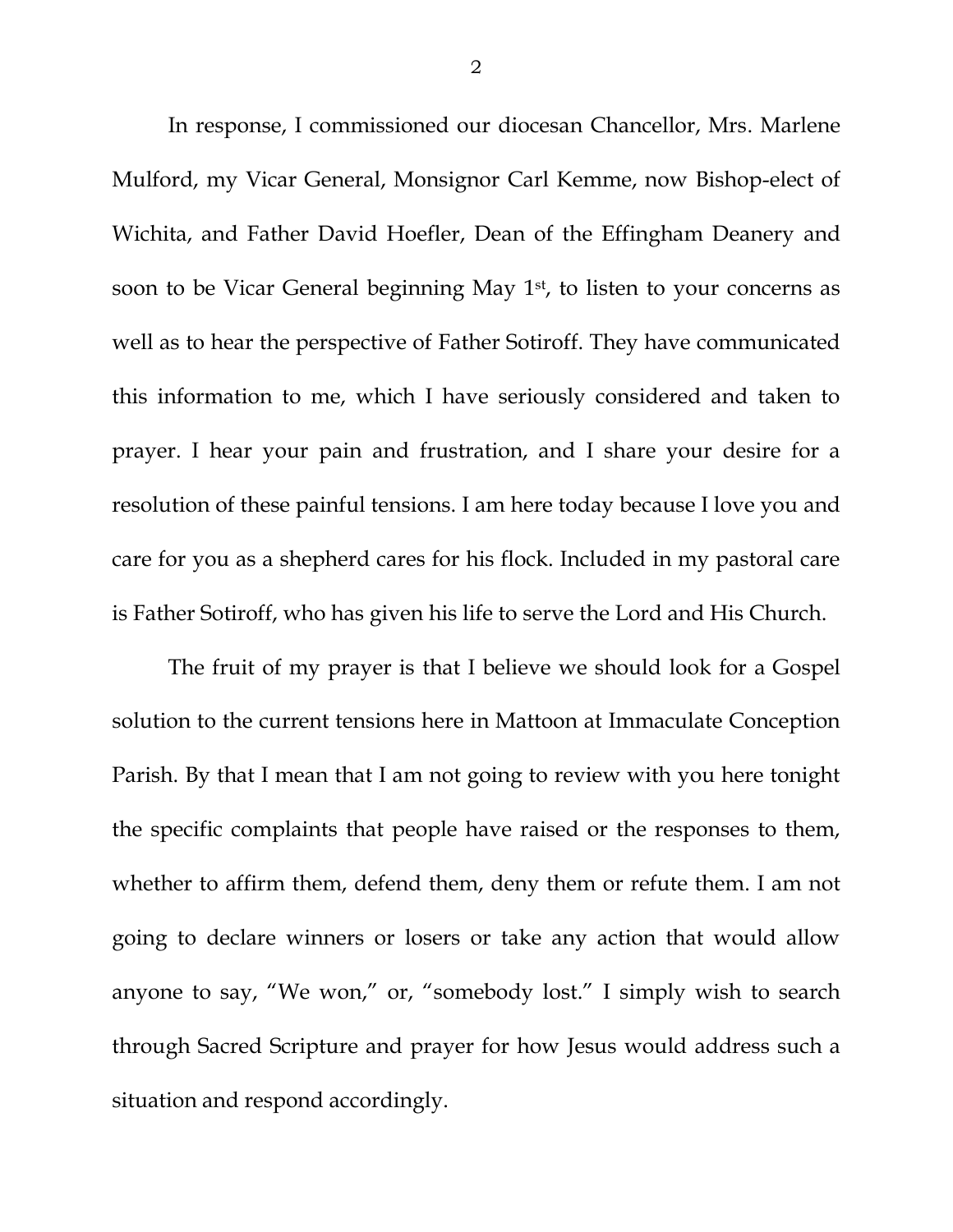In the Sermon on the Mount, Jesus taught, "You have heard that it was said, 'You shall love your neighbor and hate your enemy.' But I say to you, love your enemies, and pray for those who persecute you" (Matthew 5:43-44). This instruction from our Lord has been very much on my mind in my prayer and meditation during this Lenten season, especially with regard to the conflict situations and tensions here in Mattoon.

Perhaps "love your enemies" seems not applicable to a parish situation such as this. Are we not all brothers and sisters in Christ? To speak of "enemies" seems to apply to the military at war, not to everyday mundane conflicts. We like to think of ourselves as capable of getting along with everyone. If someone can't get along with us, that must be the other person's fault! But Jesus wasn't just talking to aggressors; notice that our Lord was also talking to those who are persecuted: "I say, love your enemies, do good to those who hate you, bless those who curse you, pray for those who mistreat you" (Luke 6:27-28).

Saint Paul continued this theme in his instructions on the duties of Christians: "Bless those who persecute you, bless and do not curse them" (Romans 12:14).

3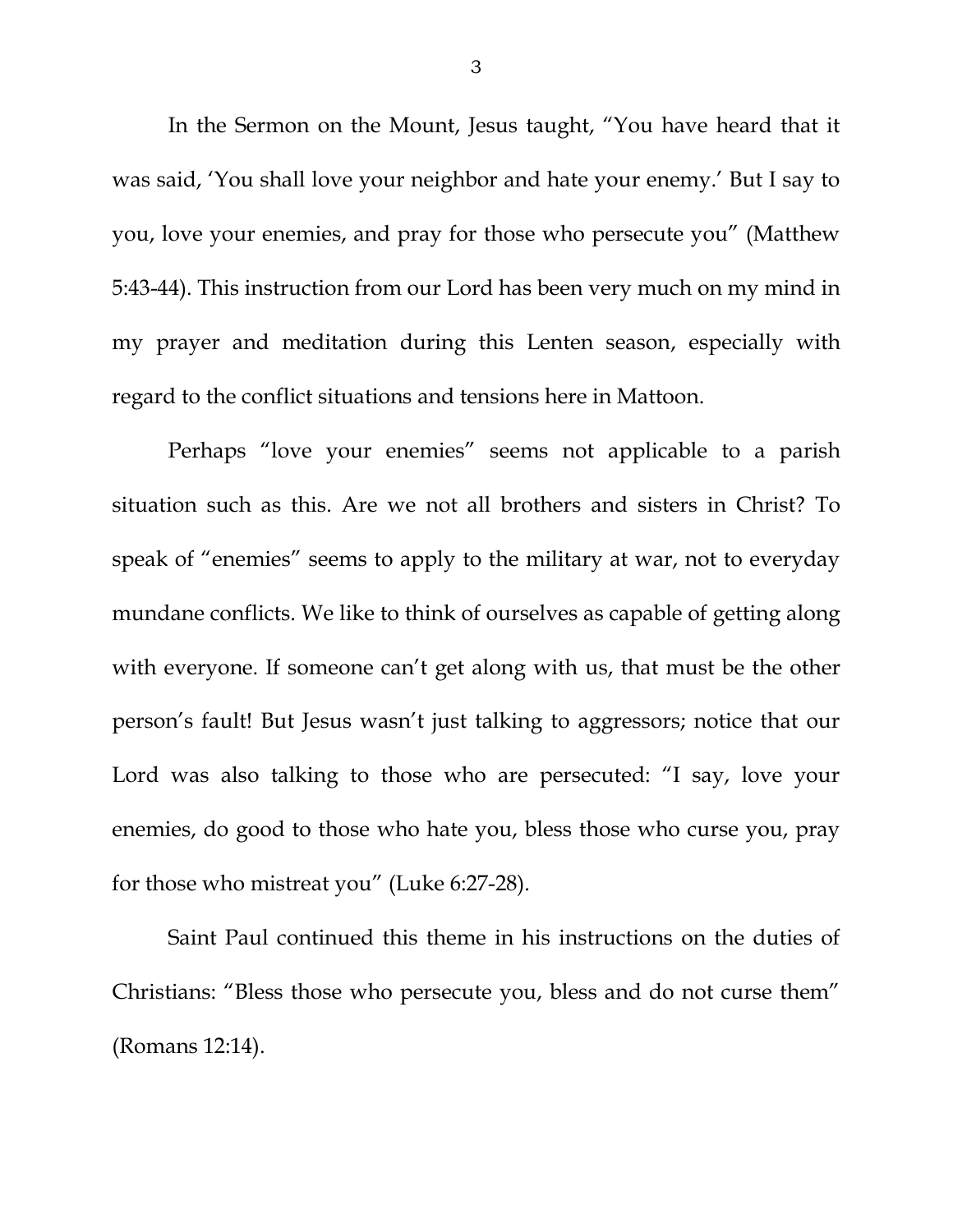The *Catechism of the Catholic Church* includes love of enemies as an obligation of the fifth commandment (see paragraph 2262). Although the fifth commandment says simply, "You shall not kill" (Exodus 20:13; Deut. 5:17), Jesus amplified this as a positive duty, saying, "I say to you that everyone who is angry with his brother shall be liable to judgment" (Matthew 5:22).

The *Catechism of the Catholic Church* also says, "Deliberate hatred is contrary to charity. Hatred of the neighbor is a sin when one deliberately wishes him evil. Hatred of the neighbor is a grave sin when one deliberately desires him grave harm" (par. 2303).

Jesus even went so far as to make reconciliation between those who are estranged from each other a prerequisite for divine worship, saying, "Therefore, if you bring your gift to the altar, and there recall that your brother has anything against you, leave your gift there at the altar, go first and be reconciled with your brother, and then come and offer your gift" (Matthew 5:23-24).

Another reason why love of enemies and love of neighbor are such a challenge is that our culture has come to understand "love" as a warm feeling toward another person, and it is hard to feel emotional warmth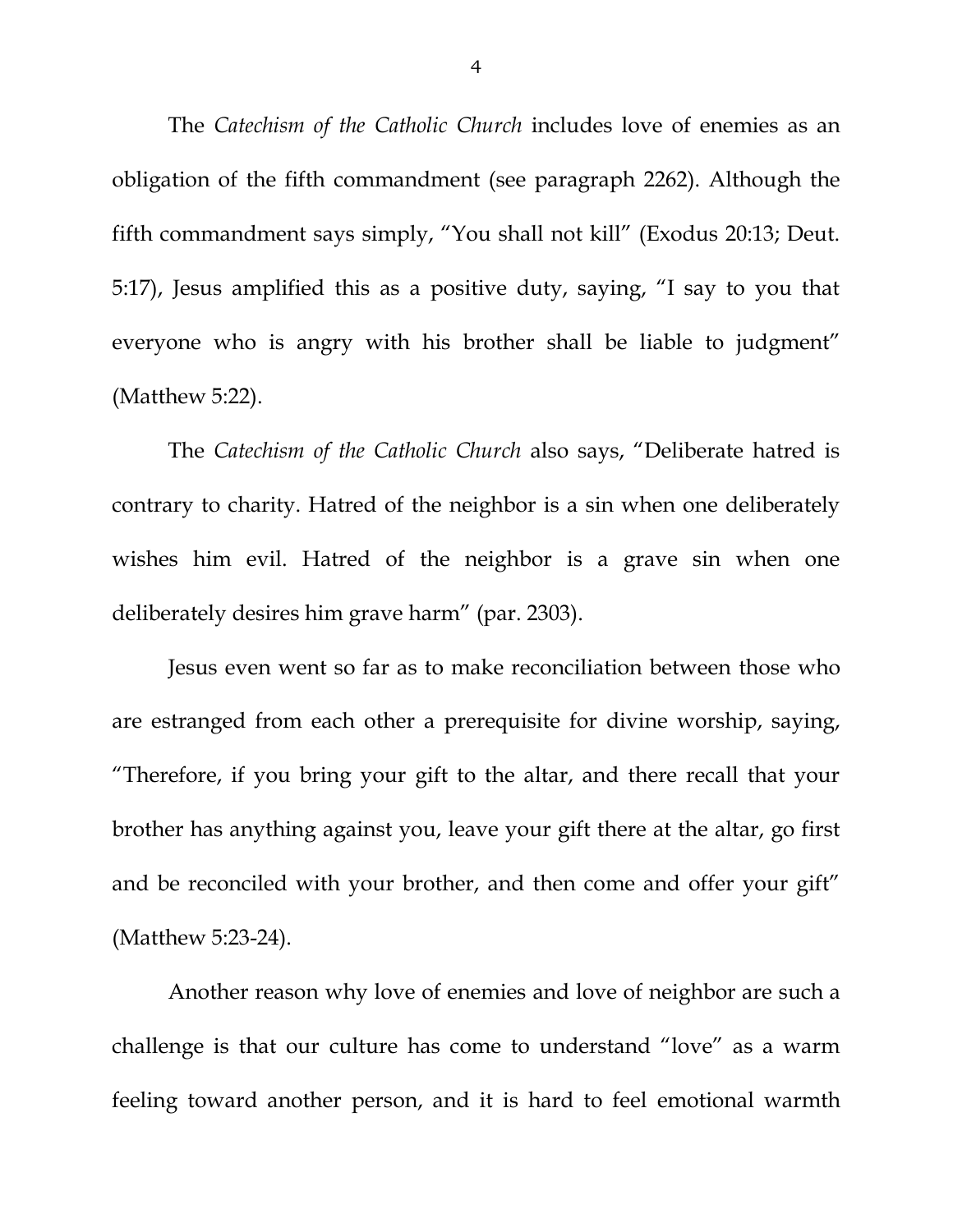toward someone by whom we feel aggrieved. But Christian love must be understood not just in its natural sense as an instinctual human emotion or sentimental feeling, but also in its supernatural sense as a willed, voluntary and conscious act that desires to perpetuate itself forever beyond the limits of time and survives intact even after death.

If you would rather not consider your pastor as an enemy, and I hope you don't, it is good to remember that Jesus also said, "Love your neighbor as yourself" (Matthew 22:39). Even if people are not "enemies" strictly speaking, the question still remains: can you love someone whom you do not like, someone you think has offended you, someone you feel has hurt you in some way?

That is the Gospel solution and my straightforward challenge both to Father Sotiroff and to all of you, simply: can you love each other? Since his arrival here, Father Sotiroff has not always shown the pastoral sensitivity, personal warmth and compassionate understanding expected of a parish priest. He will need to tell you clearly, as he has told me, that he wants to be here and continue as your Pastor. He will need to show that he cares for you, even when he offers fraternal correction, as Jesus taught us that we all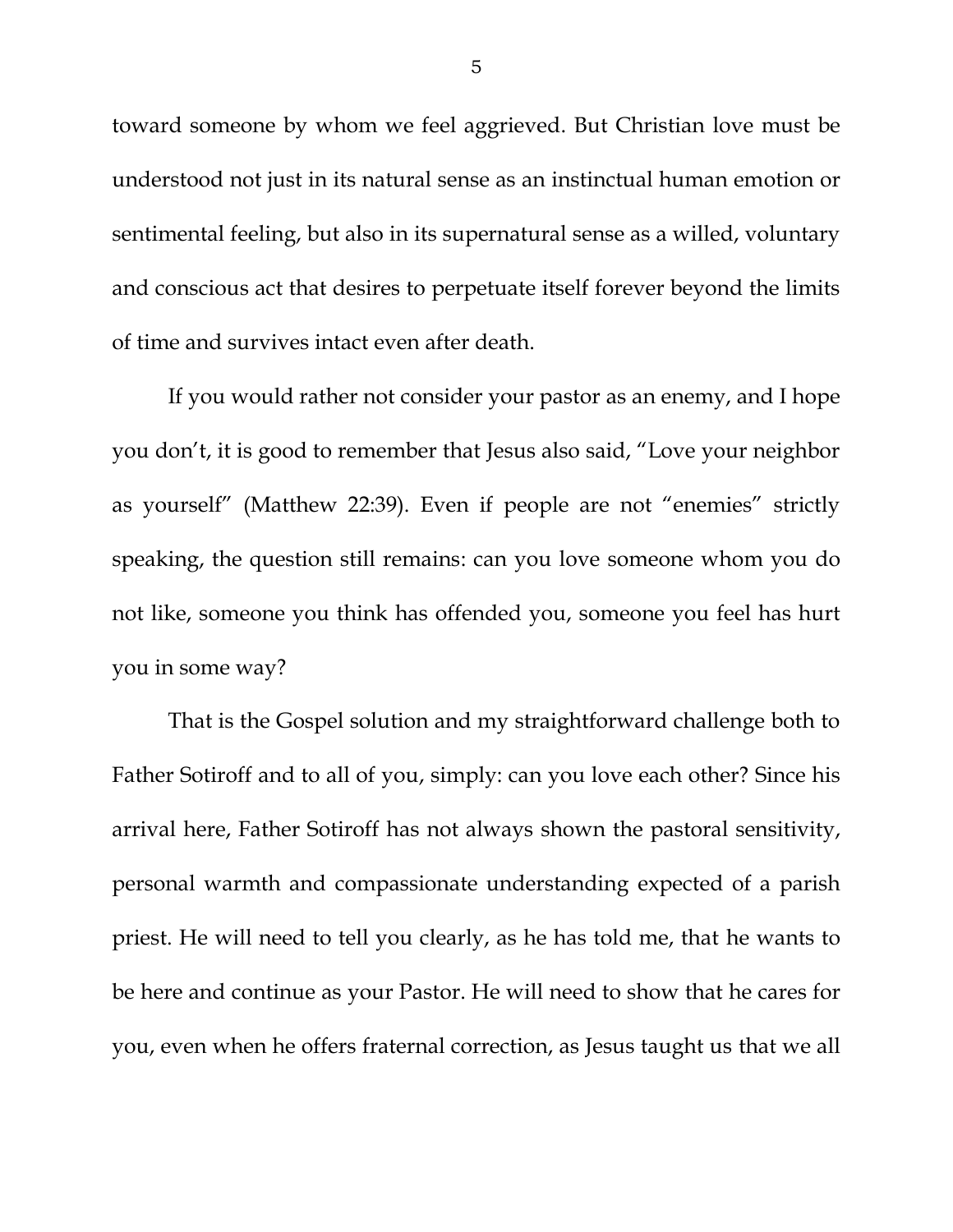need to do from time to time (see, for example, Matthew 18:5, Mark 9:38-40, Matthew 16:23, and Matthew 20:20-23).

On the other hand, the parish community has not shown the welcome, respect and cooperation that a parish community should show toward their pastor, a priest ordained to act in the person of Christ, Head of the Church. Withholding of donations has been used as leverage to try to force my hand, which only hurts the parish and threatens the future existence of the school. Such actions speak more of consumers who will pay for a product only if they are satisfied with its performance, or of a political strategy designed to put pressure on decision-makers and lobby for a desired result, rather than the stewardship, sacrifice and generosity characteristic of faithful followers of the Lord.

This Sunday's celebration of Easter is the ideal time for all of you, pastor and parishioners, to put behind you all the hurts of the past, to press the reset button, so to speak, and start afresh with the new life of Christ's resurrection. Father Hoefler, Chancellor Mulford and I will work with Father Sotiroff to help rebuild his relationship with you.

I know that many of you here simply want Father Sotiroff transferred and will not be satisfied with my approach to the situation here. However,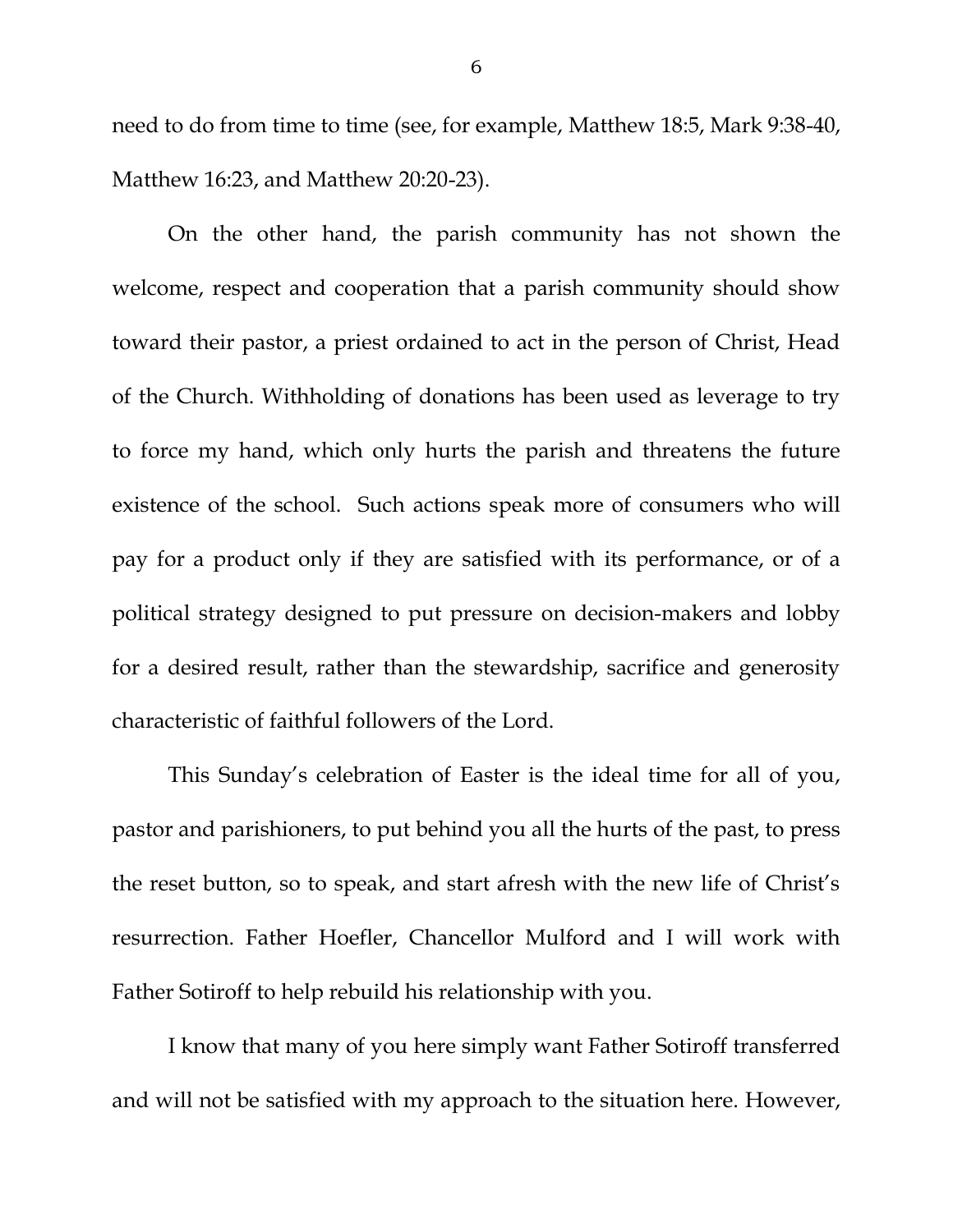the Christian response to broken relationships is not to end them, but to mend them. Simply removing Father Sotiroff would be a failure of love, an admission of defeat on the part of this whole community to live up to the ideals of Christian charity, and a surrendering to the snares of the Devil, whose very name means "to divide."

I am not going to give in to that and I hope that you will not either. I believe that you are better than that. You are good and sincere people who want the best for your parish and your families. Father Sotiroff is a good and holy priest who wants above all the salvation of your souls. I am hopeful that Father Sotiroff and all of you can rise to the challenge and grow in love for each other.

As we prepare for our Easter celebration of Christ's resurrection, may Our Lord's victory over sin and death free us from sin and open us to share more generously the endless stream of His merciful love.

Finally, let us give thanks to God for the gift of His Son, Jesus Christ, whose Passion we are preparing to celebrate solemnly during the Paschal Triduum this week. Through His death and Resurrection, He has redeemed us and has anointed us to be His beloved sons and daughters. May our hearts be open to receiving His grace and living the new life that